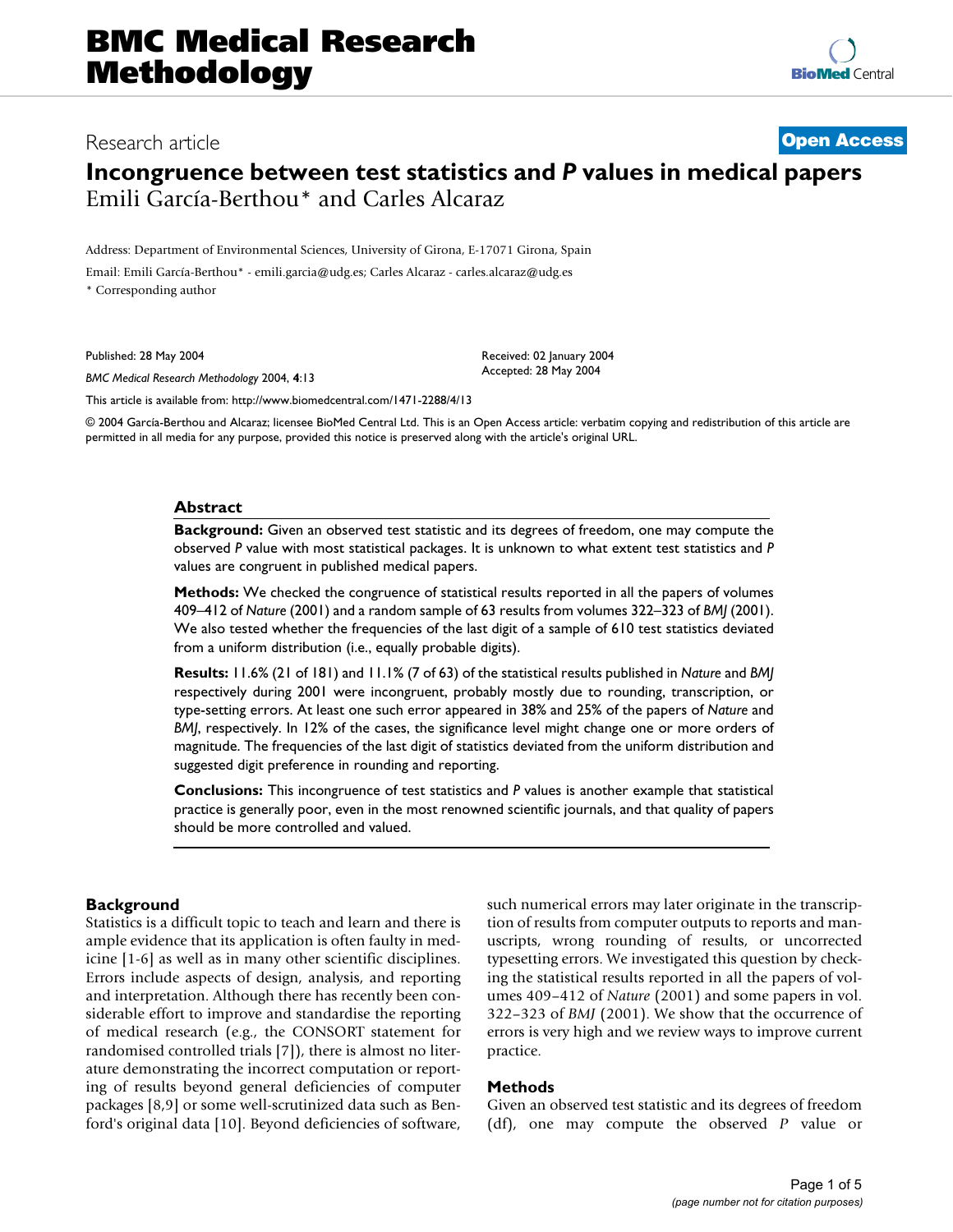significance level (or vice versa) with most statistical packages. We are thus able to check the congruence of results consisting of the test statistic, df and a precise *P* value. We cannot check results consisting only of a *P* value or with no precise *P* value (e.g. *P* < 0.05 instead of *P* = 0.023) and therefore these were not considered in our review. Note that the latter are bad practices and reporting both the observed test statistic and the "exact" *P* value has been recommended [3]. We did not check the congruence of confidence intervals and other statistics because it would be generally impossible without access to the raw data.

We checked all the statistical results (consisting of the test statistic, df and a precise *P* value) reported in all the papers of volumes 409–412 of *Nature* (2001) and 12 randomly selected papers from vol. 322–323 of *BMJ* (2001). We checked the results with three different packages: *SPSS for Windows 10.1*, *STATISTICA '98 for Windows*, and the freeware *NCSS Probability Calculator for Windows*. The results of the three statistical packages were identical at least up to the 4th decimal. All the results checked and the errors detected are detailed in Table 1 for *BMJ* (see Additional file 1) and Table 2 for *Nature* (see Additional file 2).

We only determined that a result was in error when it was not possibly due to rounding in the original paper. For instance, the result of " $\chi^2$  = 1.7, df = 1, P = 0.30" in vol. 322, *p*. 769–770 of *BMJ* cannot be due to correct rounding of the test statistic and *P* value, given the following precise results:  $χ² = 1.65$ , df = 1,  $P = 0.199$ ;  $χ² = 1.70$ , df = 1,  $P =$ 0.192;  $\chi^2$  = 1.75, df = 1, P = 0.186. If the statistic was really  $\chi^2$  = 1.7, then the *P* value should have been much lower than 0.3. In fact, a  $\chi^2$  of 1.07 with 1 df yields a *P* value of 0.3, suggesting a reporting error. In contrast, the result " $\chi^2$ = 1.2, df = 2, *P* = 0.54" in vol. 322, *p*. 336–342 is congruent with the following precise results after rounding:  $\chi^2$  = 1.15, df = 2,  $P = 0.563$ ;  $\chi^2 = 1.20$ , df = 2,  $P = 0.549$ ;  $\chi^2 =$ 1.25,  $df = 2$ ,  $P = 0.535$ .

We also tested whether the frequencies of the last digit of the *P* values found and an additional random sample of 610 statistics (Table 3, see Additional file 3) in the same volumes 409–412 of *Nature* deviated significantly from the uniform distribution with the Kolmogorov-Smirnov test (with *SPSS for Windows 10.1*). For leading digits, Benford's law (i.e., that the distribution of first digits follows a logarithmic pattern, with probability decreasing from 0 to 9) is usually observed. Benford's law states that for the first digit the probability of 1 is 30.1% while the probability for 9 is 4.6% [11]. However, the distribution flattens out progressively for subsequent digits and the difference is only 12.0% for 0 and 8.5% for 9 for the second digit (and 10.2% and 9.8% respectively for the third digit). As the statistics analysed were usually reported to 3–4 significant figures, a uniform distribution (i.e. equally probable digits) should be rather expected. Similar analyses of equiprobability of last digits have been performed in a variety of medical contexts to detect digit preference and check the accuracy of databases [12-16].

#### **Results and discussion**

We found that a surprising 11.6% (21 of 181) of the computations in *Nature* were incongruent (Table 2, see Additional file 2). A less exhaustive check in *BMJ* resulted in a very similar percentage (11.1%, 7 of 63) (Table 1, see Additional file 1). At least one such error appeared in 38% (12 of 32) and 25% (3 of 12) of the papers of *Nature* and *BMJ* respectively, indicating that they are widespread and not concentrated in a few papers. For instance, in vol. 411, *p*. 88 of *Nature* "*F*2,14 = 10.89, *P* = 0.014" was reported while the congruent *P* value is 0.0014, suggesting a transcription error. Another transcription error is  $F_{7,79} = 7.09$ , *P* = 0.0094" in vol. 412, *p*. 74, in which the *P* value corresponds to an *F* with 1 and 79 degrees of freedom.

Many errors are probably due to incorrect rounding, e.g. "*r* = 0.30, *N* = 21, *P* = 0.20" (congruent *P* = 0.186) in vol. 411, *p*. 297 of *Nature* or "χ2 = 0.01, df = 1, *P* = 1.00" (congruent *P* = 0.92) in vol. 322, *p*. 336–342 of *BMJ*. Some authors state  $P = 0.001$ , when they should state  $P < 0.001$ or  $P \ll 0.001$ .

These incongruences are probably due to inaccurate rounding or transcription. Software deficiencies are usually orders of magnitude less important [8,9], and would be restricted to specific papers using a certain statistical package, contrary to our findings of over 25% of the papers with errors. Most typesetting errors are probably detected by authors' corrections and errors in previous steps of manuscript preparation are probably more frequent and difficult to detect.

Interestingly, independent evidence of rounding misuse stems from digit preference. We collected 610 test statistics from the same *Nature* volumes and counted the frequencies of the last digit reported (see Fig. 1 and Additional file 3). The counts significantly deviate from the expected uniform distribution (Kolmogorov-Smirnov test,  $Z = 2.7$ ,  $P < 0.0005$ ) and show that authors tend to round more frequently, inconsistently and sometimes wrongly, when the last digit is high (as expected for psychological reasons) and when it is 4, 6 or 9. The counts of the last digit of *P* values also significantly deviate from the uniform distribution (kolmogorov-Smirnov *Z* = 1.4, *P* = 0.043), and 0, 4, and 9 are less common than expected (see Fig. 2 and Additional file 2). Similar avoidance of the odd digits adjacent to multiples of 5 (such as 4 or 9) has been also noticed in other studies of digit preference [12,13] and suggests that rounding practice is not per-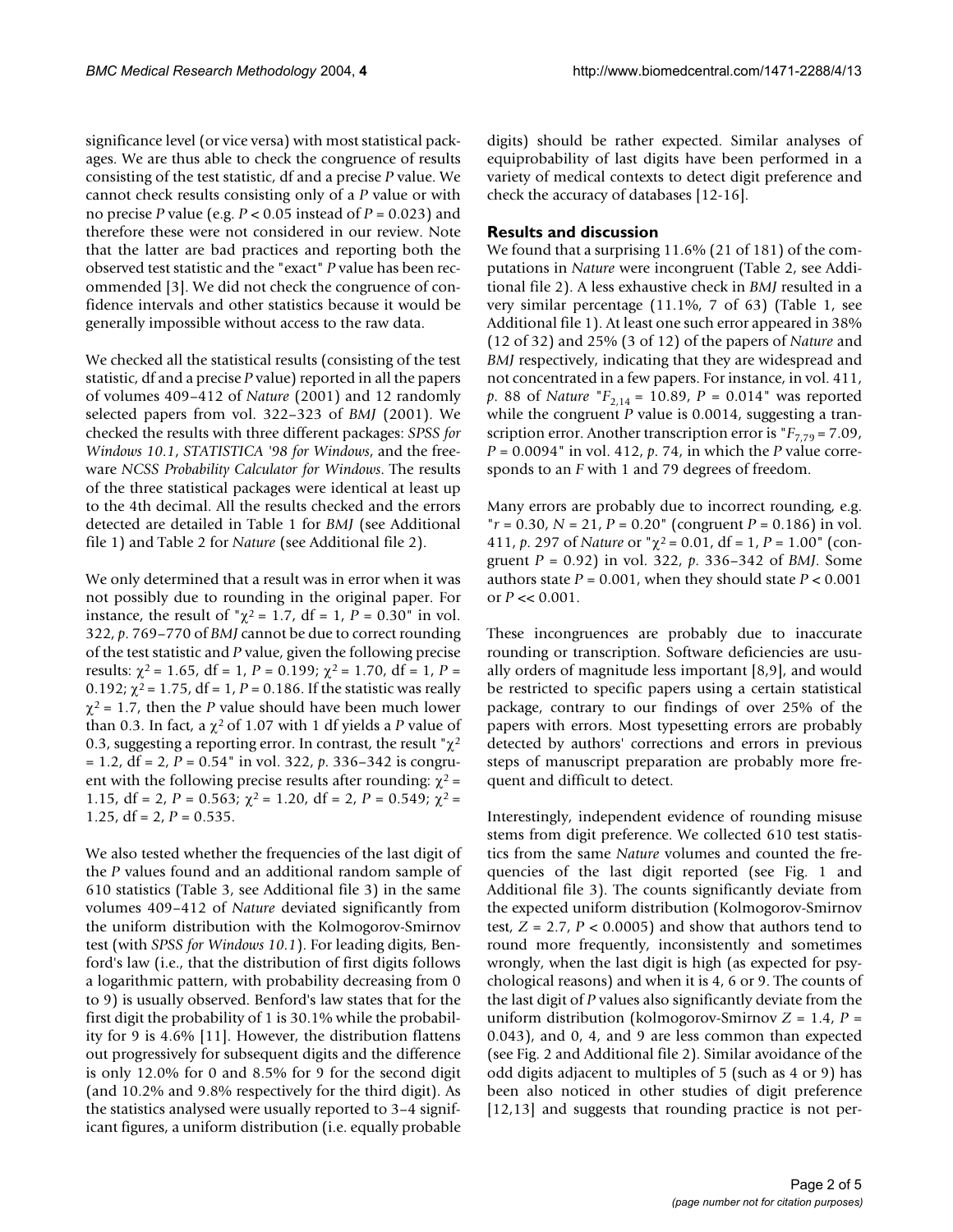

Last digit of the statistic

### Figure 1

Histogram of the last digit of 610 test statistics (see Additional file 3) in volumes 409–412 of *Nature*. The reference line corresponds to the mean count (61).



## Figure 2

Histogram of the last digit of 181 *P* values (see Additional file 2) in volumes 409–412 of *Nature*. The reference line corresponds to the mean count (18.1).

formed by authors in a consistent manner (e.g., to 3–4 significant figures).

The estimate of 11–12% of incongruent statistical results is a conservative one since some cases were not considered errors because they might have been caused by rounding. It is not possible to be certain of the real importance of these errors because without access to the raw data, we do not know the correct result. Apparently, the conclusion would change from significant to nonsignificant in only about 4%  $(1/27)$  of the errors  $(1 \text{ error reporting "1,9" df})$ for a *t* statistic was not considered) using the arbitrary 5% level. However, the median of the relative bias (absolute difference between the reported and congruent *P* values, divided by the congruent *P* value) was 38% and in 12% of the cases the relative bias was larger than 10%, showing that the significance level might change one or more orders of magnitude.

Although these kinds of errors may leave unchanged the conclusions of a study and other errors might be more harmful, they are indicative of poor practice. Our concern is that these kinds of errors are probably present in all numerical results (e.g., means, percentages, confidence intervals) and all steps of scientific research, with potentially important practical consequences. Moreover, poor presentation provides clues that there may be serious errors elsewhere [17]. Our findings confirm that the quality of research and scientific papers needs improvement and should be more carefully checked and evaluated in these days of high publication pressure [18-20].

## **Conclusions**

Several detailed guidelines on the practice and reporting of statistics in medical papers are available. [3,7,21,22]. There is considerable consensus on the most desirable practices, and some of their suggestions are:

1) In medical research, confidence intervals are often more appropriate than hypothesis testing. If hypothesis testing is used, it is desirable to report not only the *P* values but also the observed values of test statistics and the degrees of freedom.

2) Exact *P* values (to no more than two significant figures) should be given rather than reporting  $P > 0.05$  or  $P < 0.01$ . It is unnecessary to specify levels of *P* lower than 0.0001.

3) Spurious precision adds no value to a paper and even detracts from its readability and credibility. Results need to be rounded [23-25].

To this we need to add that:

1) Numerical results should be correctly rounded. The problem of introducing bias by rounding digits ending in five [26] is a trivial one compared to the misuses reported in our paper.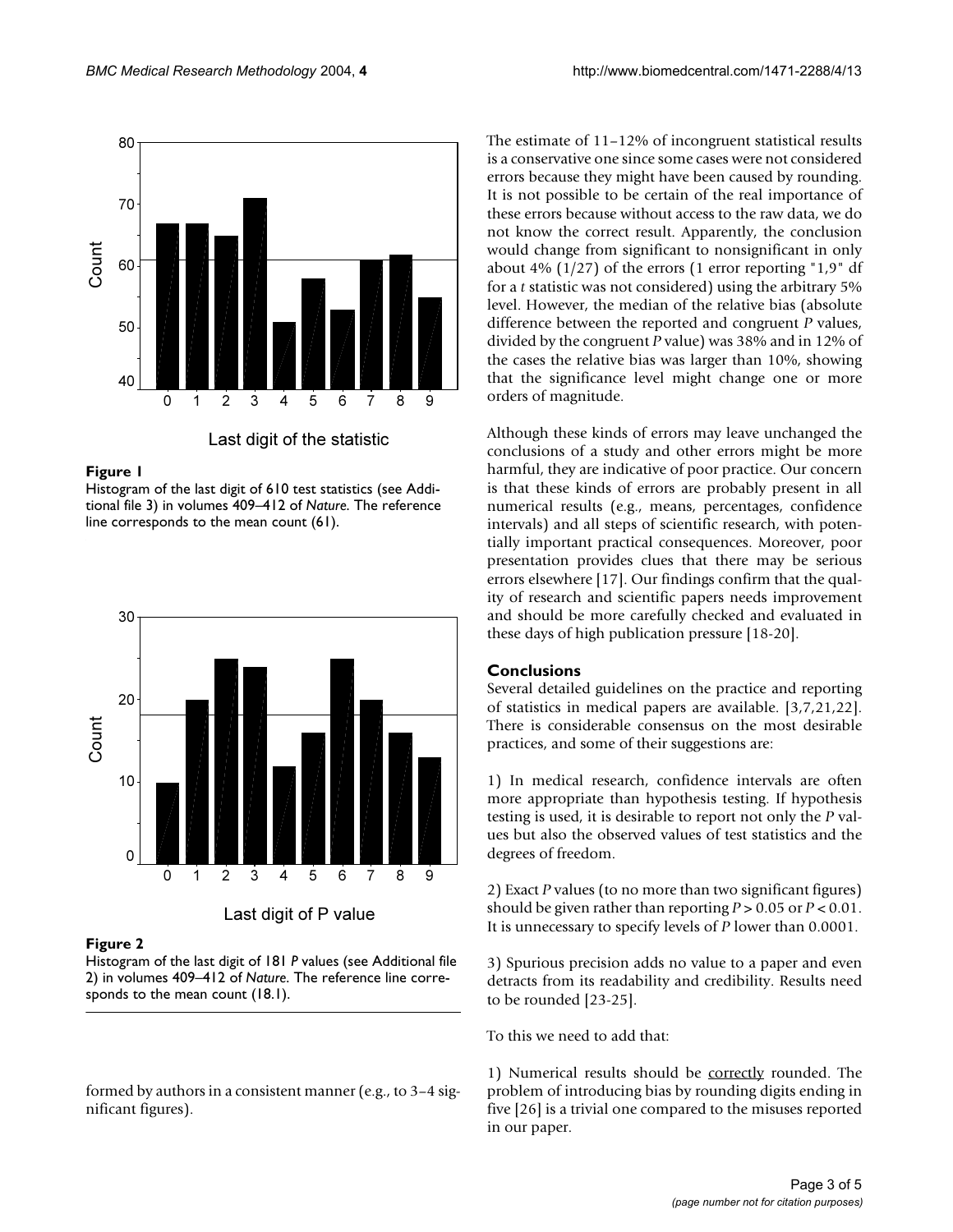2) The preparation and editing of manuscripts should be more carefully checked. Increasing the use in medical journals of statistical reviewers [1,17] and of unlimited publication of correspondence on the web [2] may help to improve the quality of papers.

3) In principle, authors of research papers (including systematic reviews) should make the raw data freely available on the Internet and journals should implement and stimulate this practice. The benefits of this recent practice mainly involve: further analyses not directly addressed by the primary researchers are possible [27,28], including effective systematic review and meta-analysis [29] or the estimation of adequate sample sizes (power analysis) [30]; other researchers can check whether the results are correct and the conclusions justified [29,30]; fraud and sloppiness may be more easily detected and is thus discouraged [27].

4) The software version or code used should also be stated, since this gives many hints of the methods used.

Among others, Altman and coauthors give details of many other ways to improve the practice and reporting of statistics in medicine and their suggestions are widely applicable to other research fields [1,3,5,17].

### **Competing interests**

None declared.

### **Authors' contributions**

EGB initiated, designed and supervised the study. CA did the journal search and statistical checking of results. All authors participated in analysing and discussing the data and in writing the paper.

## **Additional material**

#### **Additional File 1**

*The 63 statististical results checked and 7 errors detected from volumes 322–323 of* BMJ*.* Click here for file [\[http://www.biomedcentral.com/content/supplementary/1471-](http://www.biomedcentral.com/content/supplementary/1471-2288-4-13-S1.doc)

### **Additional File 2**

2288-4-13-S1.doc]

*The 181 statististical results checked and 21 errors detected from volumes 409–412 of* Nature*.* Click here for file

[\[http://www.biomedcentral.com/content/supplementary/1471-](http://www.biomedcentral.com/content/supplementary/1471-2288-4-13-S2.doc) 2288-4-13-S2.doc]

### **Additional File 3**

Last digit of 610 test statistics in the volumes 409-412 of Nature. Click here for file

[\[http://www.biomedcentral.com/content/supplementary/1471-](http://www.biomedcentral.com/content/supplementary/1471-2288-4-13-S3.doc) 2288-4-13-S3.doc]

## **Acknowledgements**

We thank the comments of DG Altman, VA Ferraris, A Harris, and BD McCullough, which greatly improved previous versions of the manuscript. CA held a doctoral fellowship (FPU AP 2002-0206) from the Spanish Ministry of Education.

#### **References**

- 1. Altman DG: **[Statistics in medical journals.](http://www.ncbi.nlm.nih.gov/entrez/query.fcgi?cmd=Retrieve&db=PubMed&dopt=Abstract&list_uids=7187083)** *Stat Med* 1982, **1:**59-71.
- 2. Altman DG: **[Poor-quality medical research: what can journals](http://www.ncbi.nlm.nih.gov/entrez/query.fcgi?cmd=Retrieve&db=PubMed&dopt=Abstract&list_uids=10.1001/jama.287.21.2765) [do?](http://www.ncbi.nlm.nih.gov/entrez/query.fcgi?cmd=Retrieve&db=PubMed&dopt=Abstract&list_uids=10.1001/jama.287.21.2765)** *JAMA* 2002, **287:**2765-2767.
- 3. Altman DG, Gore SM, Gardner MJ, Pocock SJ: **[Statistical guide](http://www.ncbi.nlm.nih.gov/entrez/query.fcgi?cmd=Retrieve&db=PubMed&dopt=Abstract&list_uids=6405856)[lines for contributors to medical journals.](http://www.ncbi.nlm.nih.gov/entrez/query.fcgi?cmd=Retrieve&db=PubMed&dopt=Abstract&list_uids=6405856)** *BMJ* 1983, **286:**1489-1493.
- 4. O'Fallon JR, Dubey SD, Salsburg DS, Edmonson JH, Soffer A, Colton T: **[Should there be statistical guidelines for medical research](http://www.ncbi.nlm.nih.gov/entrez/query.fcgi?cmd=Retrieve&db=PubMed&dopt=Abstract&list_uids=749952) [papers?](http://www.ncbi.nlm.nih.gov/entrez/query.fcgi?cmd=Retrieve&db=PubMed&dopt=Abstract&list_uids=749952)** *Biometrics* 1978, **34:**687-695.
- 5. Altman DG, Bland JM: **Improving doctors' understanding of statistics.** *J R Statist Soc A* 1991, **154:**223-267.
- 6. Altman DG: **[Statistics in medical journals: developments in](http://www.ncbi.nlm.nih.gov/entrez/query.fcgi?cmd=Retrieve&db=PubMed&dopt=Abstract&list_uids=1805317) [the 1980s.](http://www.ncbi.nlm.nih.gov/entrez/query.fcgi?cmd=Retrieve&db=PubMed&dopt=Abstract&list_uids=1805317)** *Stat Med* 1991, **10:**1897-1913.
- 7. Altman DG, Schulz KF, Moher D, Egger M, Davidoff F, Elbourne D, Gøtzsche PC, Lang T, for the CONSORT group: **[The Revised](http://www.ncbi.nlm.nih.gov/entrez/query.fcgi?cmd=Retrieve&db=PubMed&dopt=Abstract&list_uids=11304107) [CONSORT Statement for Reporting Randomized Trials:](http://www.ncbi.nlm.nih.gov/entrez/query.fcgi?cmd=Retrieve&db=PubMed&dopt=Abstract&list_uids=11304107) [Explanation and Elaboration.](http://www.ncbi.nlm.nih.gov/entrez/query.fcgi?cmd=Retrieve&db=PubMed&dopt=Abstract&list_uids=11304107)** *Ann Intern Med* 2001, **134:**663-694.
- 8. McCullough BD: **Assessing the Reliability of Statistical Software: Part II.** *Am Stat* 1999, **53:**149-159.
- 9. McCullough BD: **[On the accuracy of statistical procedures in](http://www.ncbi.nlm.nih.gov/entrez/query.fcgi?cmd=Retrieve&db=PubMed&dopt=Abstract&list_uids=10.1016/S0167-9473(99)00004-3) [Microsoft Excel 97.](http://www.ncbi.nlm.nih.gov/entrez/query.fcgi?cmd=Retrieve&db=PubMed&dopt=Abstract&list_uids=10.1016/S0167-9473(99)00004-3)** *Comput Statist Data Anal* 1999, **31:**27-37.
- 10. Diaconis P, Freedman D: **On rounding percentages.** *J Amer Stat Associ* 1979, **74:**359-364.
- 11. Benford F: **The Law of Anomalous Numbers.** *Proc Amer Phil Soc* 1938, **78:**551-572.
- 12. Edouard L, Senthilselvan A: **[Observer error and birthweight:](http://www.ncbi.nlm.nih.gov/entrez/query.fcgi?cmd=Retrieve&db=PubMed&dopt=Abstract&list_uids=9090280) [digit preference in recording.](http://www.ncbi.nlm.nih.gov/entrez/query.fcgi?cmd=Retrieve&db=PubMed&dopt=Abstract&list_uids=9090280)** *Public Health* 1997, **111:**77-79.
- 13. Savitz DA, Dole N, Siega-Riz AM, Herring AH: **[Comparison of](http://www.ncbi.nlm.nih.gov/entrez/query.fcgi?cmd=Retrieve&db=PubMed&dopt=Abstract&list_uids=10.1067/mob.2002.127601) [pregnancy dating by last menstrual period, ultrasound scan](http://www.ncbi.nlm.nih.gov/entrez/query.fcgi?cmd=Retrieve&db=PubMed&dopt=Abstract&list_uids=10.1067/mob.2002.127601)[ning, and their combination](http://www.ncbi.nlm.nih.gov/entrez/query.fcgi?cmd=Retrieve&db=PubMed&dopt=Abstract&list_uids=10.1067/mob.2002.127601)[.](http://www.ncbi.nlm.nih.gov/entrez/query.fcgi?cmd=Retrieve&db=PubMed&dopt=Abstract&list_uids=12501080)** *Am J Obstet Gynecol* 2002, **187:**1660-1666.
- 14. Clemons T, Pagano M: **Are Babies Normal?** *Am Stat* 1999, **53:**298-302.
- 15. Greer W: **[Preprocessing histograms of age at menopause](http://www.ncbi.nlm.nih.gov/entrez/query.fcgi?cmd=Retrieve&db=PubMed&dopt=Abstract&list_uids=10.1016/S0378-5122(03)00039-2) [using the fast Fourier transform](http://www.ncbi.nlm.nih.gov/entrez/query.fcgi?cmd=Retrieve&db=PubMed&dopt=Abstract&list_uids=10.1016/S0378-5122(03)00039-2)[.](http://www.ncbi.nlm.nih.gov/entrez/query.fcgi?cmd=Retrieve&db=PubMed&dopt=Abstract&list_uids=12697367)** *Maturitas* 2003, **44:**267-277.
- 16. K Kuulasmaa, H-W Hense, H Tolonen: *Quality Assessment of Data on Blood Pressure in the WHO MONICA Project* 1998 in press. [http://](http://www4.ktl.fi/publications/monica/bp/bpqa.htm) [www4.ktl.fi/publications/monica/bp/bpqa.htm](http://www4.ktl.fi/publications/monica/bp/bpqa.htm)
- 17. Altman DG: **[Statistical reviewing for medical journals](http://www.ncbi.nlm.nih.gov/entrez/query.fcgi?cmd=Retrieve&db=PubMed&dopt=Abstract&list_uids=10.1002/(SICI)1097-0258(19981215)17:23<2661::AID-SIM33>3.3.CO;2-2)[.](http://www.ncbi.nlm.nih.gov/entrez/query.fcgi?cmd=Retrieve&db=PubMed&dopt=Abstract&list_uids=9881413)** *Stat Med* 1998, **17:**2661-2674.
- 18. Hawkins BA: **[More haste, less science?](http://www.ncbi.nlm.nih.gov/entrez/query.fcgi?cmd=Retrieve&db=PubMed&dopt=Abstract&list_uids=10.1038/22862)** *Nature* 1999, **400:**498.
- 19. Altman DG: **[Statistics in medical journals: some recent](http://www.ncbi.nlm.nih.gov/entrez/query.fcgi?cmd=Retrieve&db=PubMed&dopt=Abstract&list_uids=10.1002/1097-0258(20001215)19:23<3275::AID-SIM626>3.3.CO;2-D) [trends](http://www.ncbi.nlm.nih.gov/entrez/query.fcgi?cmd=Retrieve&db=PubMed&dopt=Abstract&list_uids=10.1002/1097-0258(20001215)19:23<3275::AID-SIM626>3.3.CO;2-D)[.](http://www.ncbi.nlm.nih.gov/entrez/query.fcgi?cmd=Retrieve&db=PubMed&dopt=Abstract&list_uids=11113959)** *Stat Med* 2000, **19:**3275-3289.
- 20. Altman DG: **[The scandal of poor medical research.](http://www.ncbi.nlm.nih.gov/entrez/query.fcgi?cmd=Retrieve&db=PubMed&dopt=Abstract&list_uids=8124111)** *BMJ* 1994, **308:**283-284.
- 21. Bailar JC III, Mosteller F: **[Guidelines for statistical reporting in](http://www.ncbi.nlm.nih.gov/entrez/query.fcgi?cmd=Retrieve&db=PubMed&dopt=Abstract&list_uids=3341656) [articles for medical journals. Amplifications and](http://www.ncbi.nlm.nih.gov/entrez/query.fcgi?cmd=Retrieve&db=PubMed&dopt=Abstract&list_uids=3341656) [explanations.](http://www.ncbi.nlm.nih.gov/entrez/query.fcgi?cmd=Retrieve&db=PubMed&dopt=Abstract&list_uids=3341656)** *Ann Intern Med* 1988, **108:**266-273.
- 22. Altman DG, Bland JM: **[Presentation of numerical data.](http://www.ncbi.nlm.nih.gov/entrez/query.fcgi?cmd=Retrieve&db=PubMed&dopt=Abstract&list_uids=8595293)** *BMJ* 1996, **312:**572.
- 23. Ehrenberg ASC: **The problem of numeracy.** *Am Stat* 1981, **35:**67-71.
- 24. Ehrenberg ASC: **Rudiments of numeracy.** *J R Statist Soc A* 1977, **140:**277-297.
- 25. Finney DJ, Harper |L: Editorial code for presentation of statisti**cal analyses.** *Proc R Soc Lond, Ser B: Biol Sci* 1993, **254:**287-288.
- 26. Green D: **Eliminating bias due to rounding.** *Teaching Statistics* 1990, **12:**69.
- 27. Smith GD: **[Increasing the accessibility of data.](http://www.ncbi.nlm.nih.gov/entrez/query.fcgi?cmd=Retrieve&db=PubMed&dopt=Abstract&list_uids=8019302)** *BMJ* 1994, **308:**1519-1520.